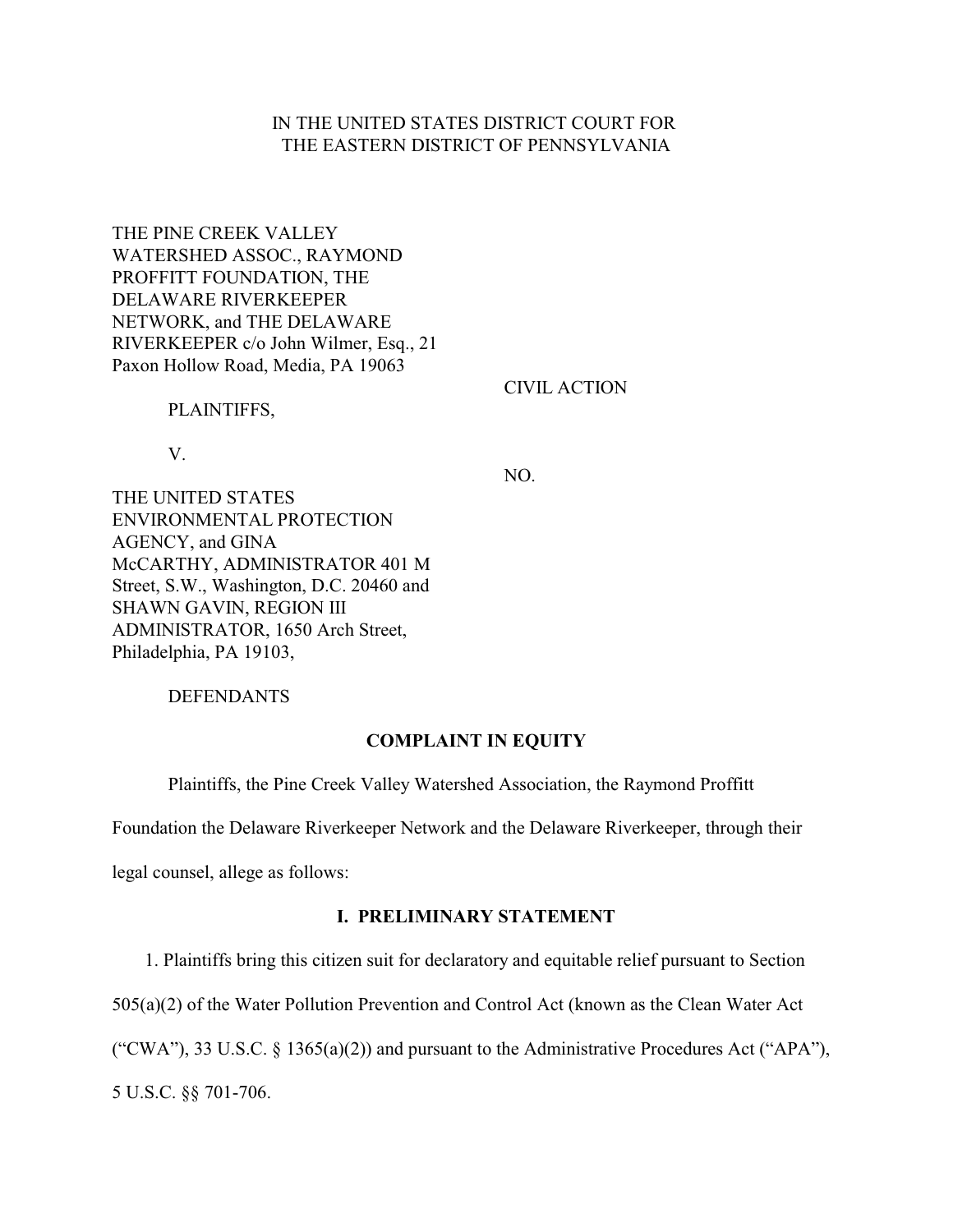2. Plaintiffs request that this Court review the Pennsylvania law (Act 41, see Exhibit A of Exhibit 1) that prohibits the use of an antidegradation analysis of septic system approvals, and determine that it is a revision of Pennsylvania's antidegradation water quality standards that requires the United States Environmental Protection Agency ("EPA"), its Administrator, Gina McCarthy, in her official capacity, and its Regional Administrator for Region III, Shawn Gavin, in his official capacity, to perform mandatory and nondiscretionary duties pursuant to 33 U.S.C. §§ 1313(c)(2) and 1313(c)(3). Those duties include the duty to review and approve or disapprove the changes made by the State of Pennsylvania to EPA approved water quality standards.

 3. The above duties also require that once a water quality standard is disapproved then the Administrator must promptly prepare and publish proposed regulations pursuant to 33 U.S.C. §§ 1313(c)(4)(A) and 40 CFR 131.22 (a) setting forth changes to those revisions.

 4. Plaintiffs seek declaratory judgment and injunctive relief under 28 U.S.C. §§ 2201 and 2202, attorneys' fees and costs of litigation under 33 U.S.C. § 1365(d), and such other relief as this court deems just and proper under 28 U.S.C. § 2202.

 5. In addition or in the alternative to the relief sought under the CWA, Plaintiff seeks relief pursuant to the APA, based on the Defendants' arbitrary and capricious actions, and attorneys' fees and costs pursuant to the Equal Access to Justice Act ("EAJA"), 5 U.S.C. § 504; 28 U.S.C. § 2412.

### **II. JURISDICTION AND VENUE**

6. This Court has original subject matter jurisdiction pursuant to 33 U.S.C.  $\S$  1365(a)(2), (district court jurisdiction of citizen suits against administrator under the CWA), 28 U.S.C. § 1331 (federal question) and 28 U.S.C. §§ 2201 and 2202 (declaratory judgment).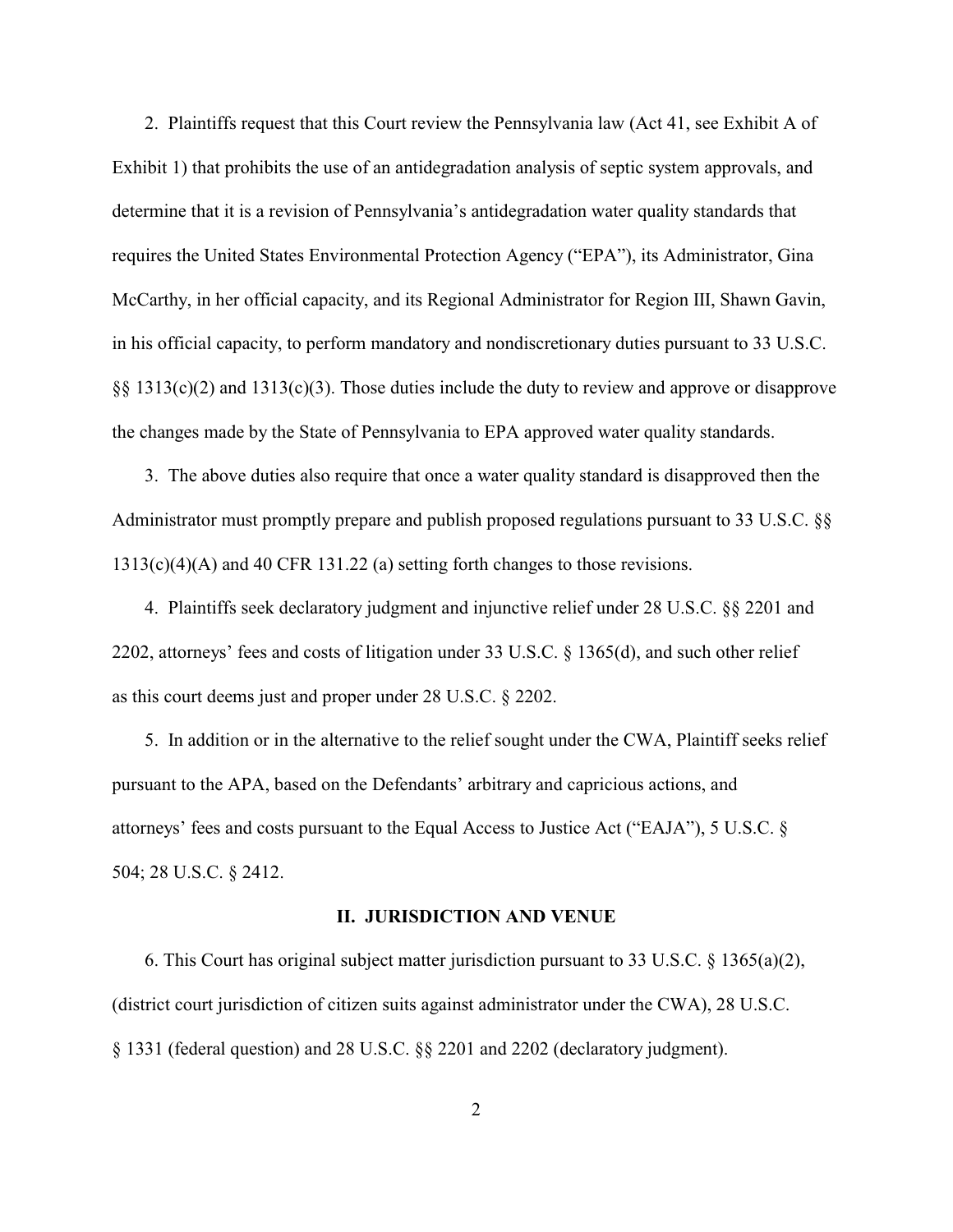7. On August 27, 2013, Plaintiffs gave the required notice of the matter to the Administrator of the EPA, to the Region III Administrator of the EPA, to the Secretary of the Pennsylvania Department of Environmental Resources (hereinafter "DEP"), and to the Attorney General of the United States, as required by the CWA, 33 U.S.C. §1365 (b)(1)(A). (Attached as Exhibit 1)

 8. On December 2, 2013, Plaintiffs gave additional notice to the same parties as above that EPA has failed to disapprove Pennsylvania's revisions to its water quality standards ninety (90) days after receiving actual notice of such revisions. (Attached as Exhibit 2)

 9. More than sixty days have passed since notice was served and the matter complained of has not been resolved.

 10. The Court has the power to issue a declaratory ruling concerning the rights of the parties.

 11. Venue properly lies in the Eastern District of Pennsylvania because that is where EPA Region III is located.

 12. In addition, venue properly lies in the Eastern District of Pennsylvania because Plaintiffs RPF, Delaware Riverkeeper Network and the Delaware Riverkeeper maintain principal places of business in the district.

### **III. THE PARTIES**

 13. Plaintiff, the Pine Creek Valley Watershed Association (PCVWA) is a non profit organization with its location at c/o Ingrid Morning, 220 Long Lane, Oley, PA 19547.

 14. PCVWA has standing in this matter as an organization because it has dedicated time, resources and money towards protecting and improving the Exceptional Value and High Quality Watersheds in the Pennsylvania Pine Creek Valley Watershed and such efforts would be harmed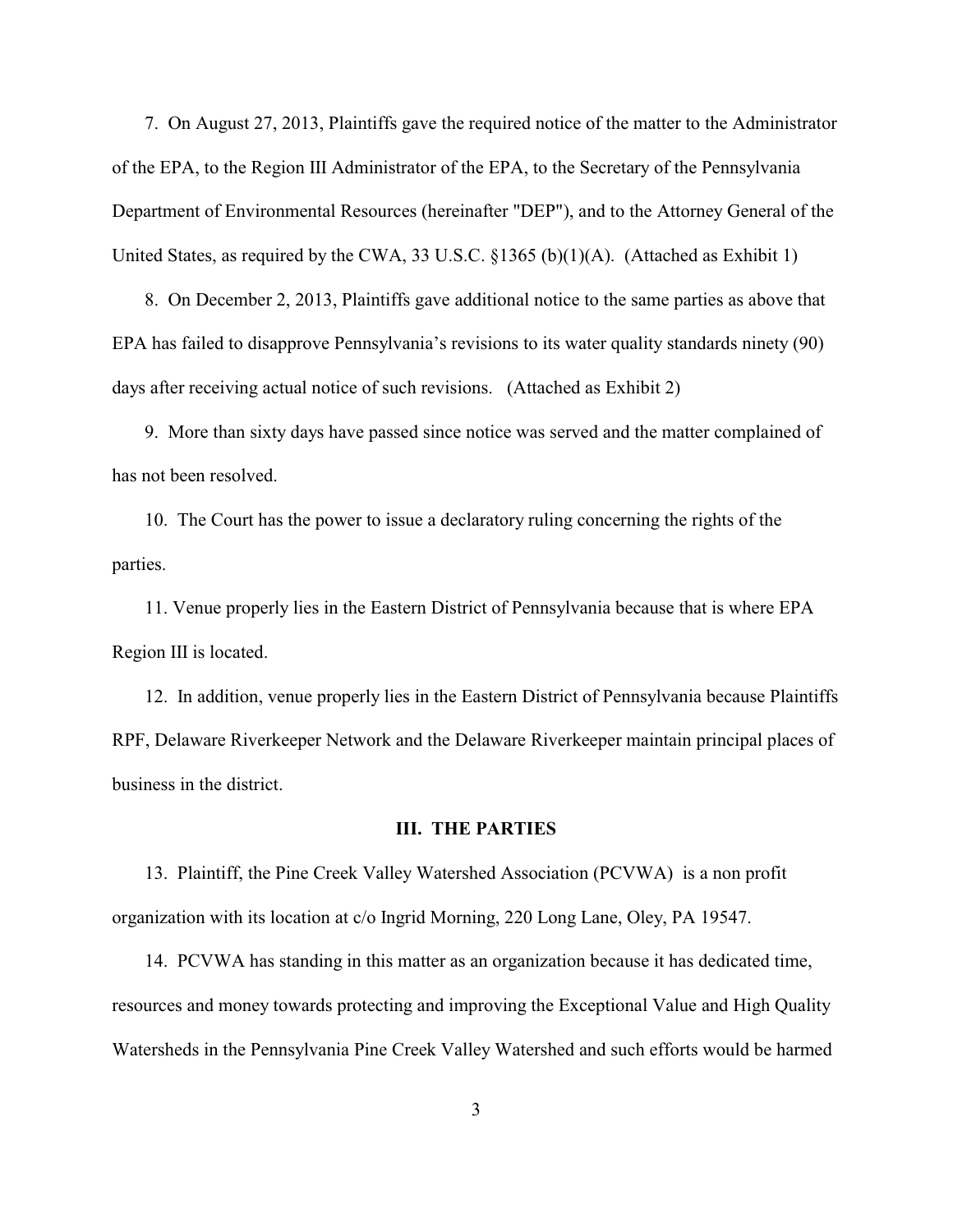if sewage were to be allowed to flow into such watersheds. PCVWA has successfully defended against such pollution in several cases where an antidegradation analysis of septic systems has prevented the construction of such systems because they would pollute the Pine Creek and other special protection watersheds.

 15. PCVWA has members who use streams in the Pine Creek Valley Watershed for fishing, studying and recreating and who would be harmed if such streams were to be polluted by sewage from septic systems that evaded review because of the subject revisions to Pennsylvania's antidegradation water quality standards.

 16. The Raymond Proffitt Foundation (RPF), is a non profit organization with its location at c/o Joseph Turner P.O. Box 723, Langhorne, PA 19047-0723.

 17. RPF has members who use streams in the Pine Creek Valley Watershed and other Pennsylvania watersheds for fishing, studying and recreating and who would be harmed if such streams were to be polluted by sewage from septic systems that evaded review because of the subject revisions to Pennsylvania's antidegradation water quality standards.

 18. The Delaware Riverkeepeer Network (DRN) is a non profit organization with its location at c/o Maya van Rossum, 925 Canal Street, Suite 3701, Bristol, PA 19007.

 19. DRN was established in 1988 to protect and restore the Delaware River and its associated watershed, tributaries, and habitats. To achieve these goals, DRN organizes and implements streambank restorations, a volunteer monitoring program, educational programs, environmental advocacy initiatives, recreational activities, and environmental law enforcement efforts throughout the entire Delaware River Watershed – an area that includes portions of New York, New Jersey, Pennsylvania and Delaware. The DRN is a membership organization with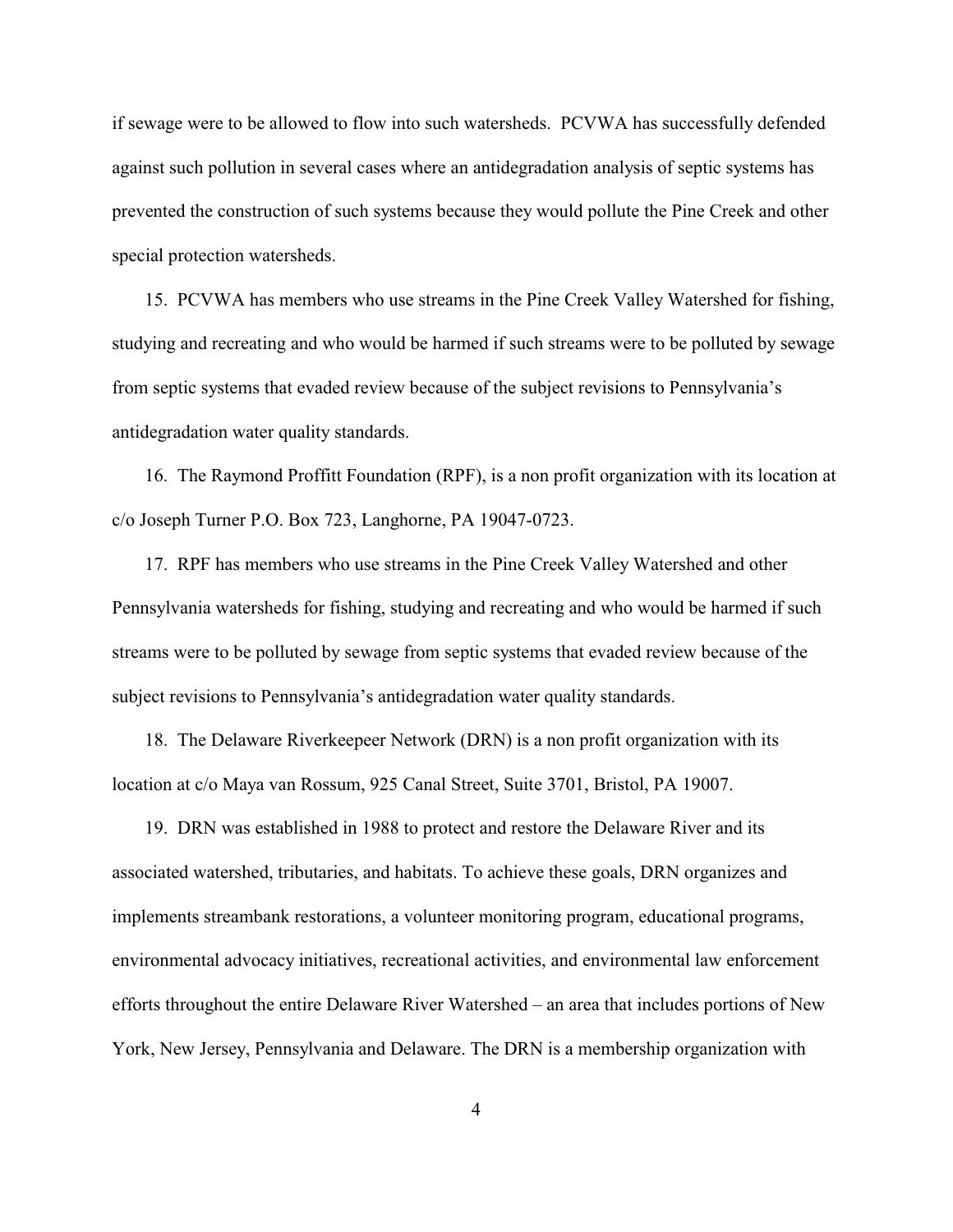more than 14,000 members throughout the Delaware River Watershed, including 6,644 members within the Pennsylvania drainage area of the watershed. DRN brings this lawsuit on behalf of its members.

 20. The Delaware Riverkeeper is a full-time privately funded ombudsman who is responsible for the protection of the waterways in the Delaware River Watershed. The Delaware Riverkeeper, Maya van Rossum, advocates for the protection and restoration of the ecological, recreational, commercial and aesthetic qualities of the Delaware River and its associated watershed, tributaries, and habitats.

 21. The Delaware Riverkeeper and DRN members use streams in Pennsylvania watersheds for fishing, studying, aesthetic enjoyment, and/or recreating and would be harmed if such streams were to be polluted by sewage from septic systems that evaded review because of the subject revisions to Pennsylvania's antidegradation water quality standards.

 22. Defendant, the United States Environmental Protection Agency is located at 401 M Street, S.W., Washington, D.C. 204060.

 23. Defendant, Gina McCarthy is the Administrator of the EPA located at the same above address.

 24. Defendant, Shawn Gavin, is the Regional Administrator of EPA Region III Regional Headquarters located at EPA, Region III, 1650 Arch Street, Philadelphia, PA 19103-2029.

#### **IV. FEDERAL OVERSIGHT OF STATE WATER QUALITY STANDARDS**

 25. The purpose of the CWA is "to restore and maintain the chemical, physical, and biological integrity of the Nation's waters. (CWA, 33 U.S.C. §1251 (a)).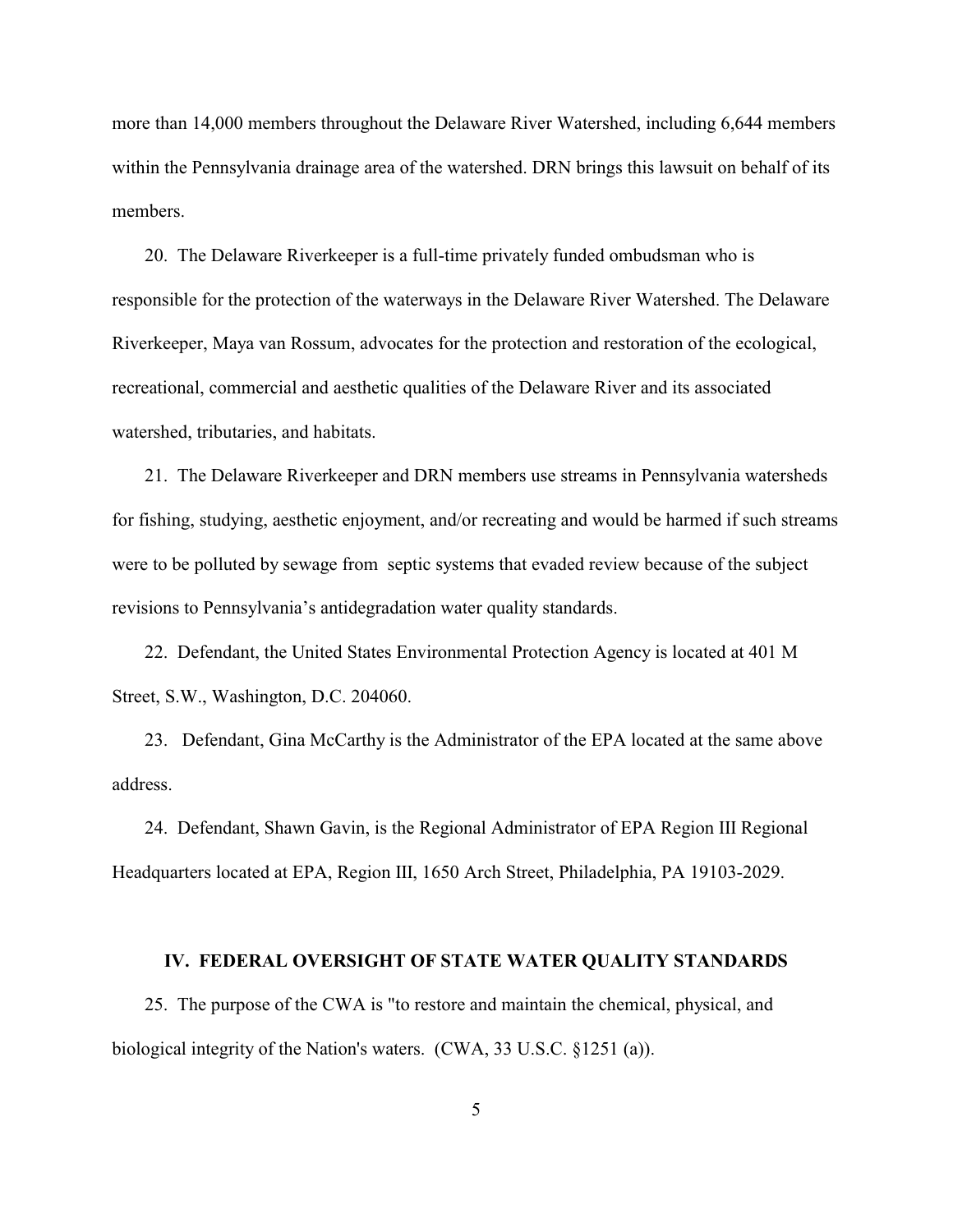26. The CWA and regulations promulgated pursuant to the CWA require states to adopt water quality standards consistent with the requirements of the CWA. (CWA, 33 U.S.C. §1313 and 40 CFR §131.1, et seq.)

 27. Regulations promulgated pursuant to the above Act require the state adopted water quality standards to include an antidegradation policy consistent with federal regulations. (40 CFR §131.6)

 28. The federal regulations for an antidegradation policy (hereinafter "antidegradation policy") require the States to adopt a statewide antidegradation policy, require the States to identify methods for implementing such policy, and set forth the minimum requirements for such a policy. (40 CFR §131.12)

 29. The antidegradation policy applies to any activity that may cause degradation of a water body, not just to discharges into a water body.

 30. Pennsylvania has an EPA approved antidegradation policy which is found at 25 Pa. Code 93.4a, et seq.

 31. A State is authorized to change or modify water quality standards but must submit any new or revised water quality standards to EPA for review. 33 U.S.C. § 1313(c); 40 CFR § 131.21.

 32. Even if a State fails to submit a new or revised standard, EPA has a mandatory duty to review any state law or policy that effects a change to state water quality standards.

 33. Upon review, EPA has a non-discretionary duty to either approve or disapprove the revisions. 33 U.S.C.  $\S$  1313(c)(3). The review must determine: whether the state has adopted criteria that protect the designated water uses; whether the State has followed its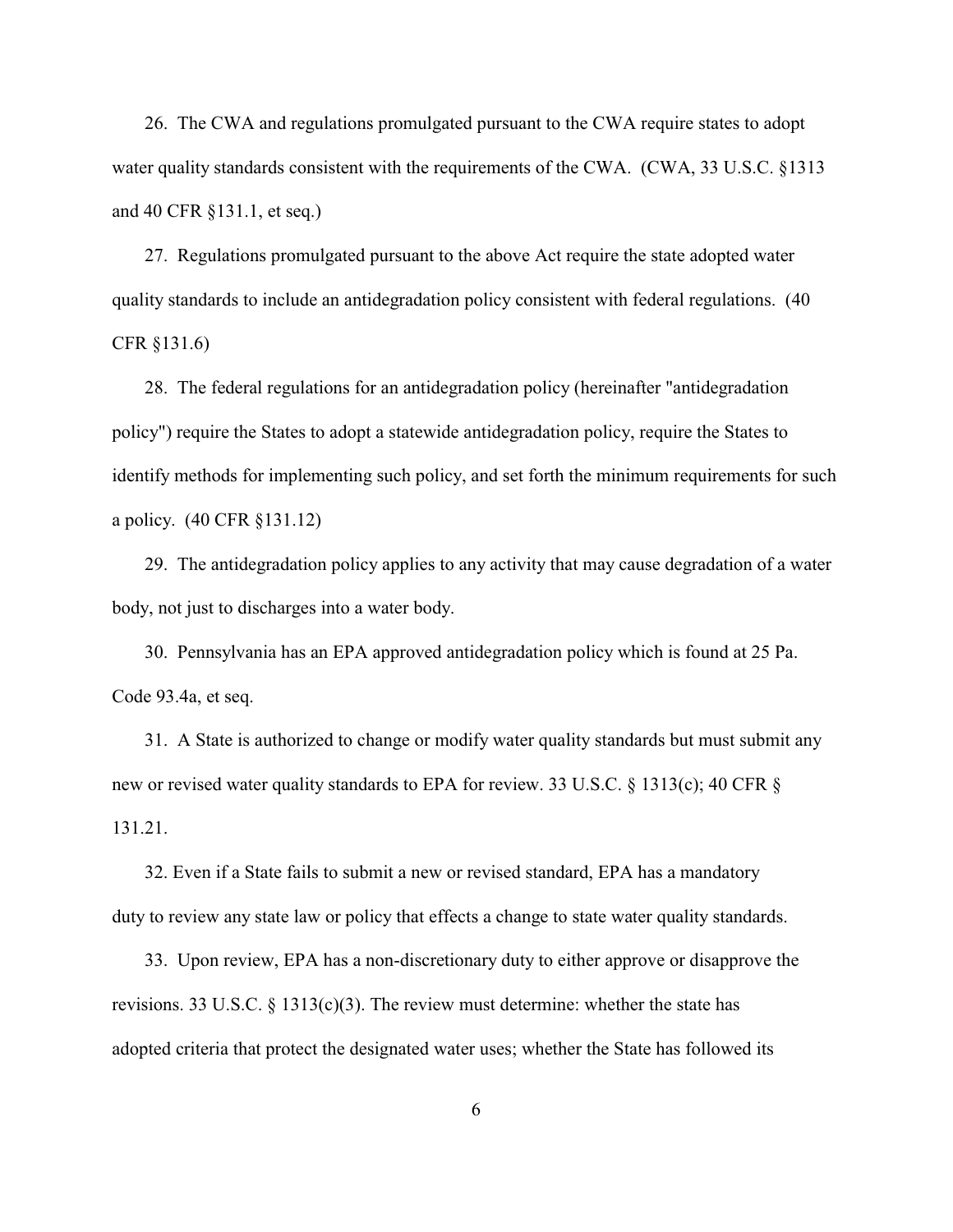legal procedures for revising or adopting standards; and whether the State standards which do not include the uses specified in section  $101(a)(2)$  are based upon appropriate technical and scientific data and analyses. 40 C.F.R. § 131.5(a).

 34. In addition, the EPA review must contemplate whether the revision or change to the water quality standards complies with the antidegradation policy each state must adopt. 33 U.S.C. § 1313(d)(4)(B); see 40 C.F.R. § 131.12. The change must not degrade the water quality.

 35. If the EPA approves of the revised standards, the EPA must notify the state of its approval. 33 U.S.C. § 1313(c)(3). If the EPA determines that the revised standards are not consistent with the CWA, the EPA must notify the state of the changes required to correct the inconsistency. 33 U.S.C.  $\S$  1313(c)(3). If the state fails to adopt such changes, the EPA must promptly promulgate new standards consistent with the CWA. 33 U.S.C. § 1313(c)(4).

### **V. CLAIMS MADE**

### **COUNT 1**

## **UNDER THE CLEAN WATER ACT—EPA FAILURE TO DISAPPROVE PENNSYLVANIA'S REVISIONS TO ITS WATER QUALITY STANDARDS**

36. Paragraphs 1 through 35 are incorporated by reference as though set forth fully at length.

37. All factual and legal assertions in Exhibits 1 and 2 are also incorporated by reference.

 38. On July 2, 2013, Pennsylvania revised its antidegradation regulations and policy when the Governor of Pennsylvania signed Act 41 into law and which went into effect immediately upon signing. See, Exhibit A to Exhibit 1.

39. Act 41 became part of Pennsylvania's Sewage Facilities Act, 35 P.S. 750.5 (e) (4) and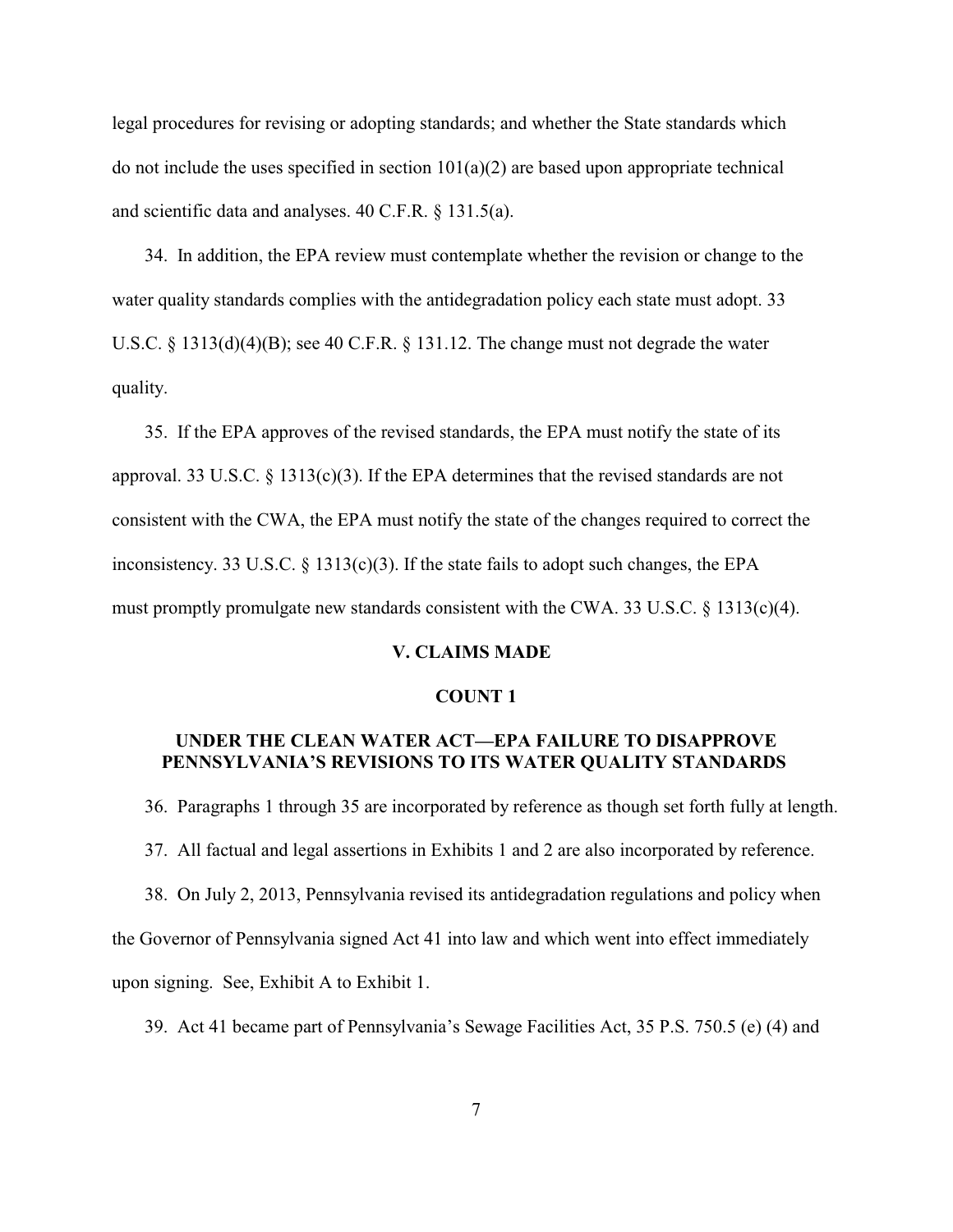750 (a) (3).

 40. Act 41 exempts on-lot septic systems from antidegradation review and requirements whenever said septic systems are made part of official plans or plan revisions or are subject to permits whenever such plans, revisions to plans or permits are approved pursuant to the requirements of the Pennsylvania Sewage Facilities Act. See Exhibit A to Exhibit 1.

 41. Pennsylvania's administrative courts have held that discharges from on-lot septic systems could adversely affect waterways and were subject to review by Pennsylvania's EPA approved antidegradation regulations and policy.

 42. Act 41 precludes review of any discharges to waterways by Pennsylvania's EPA approved antidegradation regulations and policy and thus constitutes a revision of said regulations and policy.

 43. Review and permitting under Act 41 may have an adverse effect on surface waters covered by Pennsylvania's antidegradation policy because it will prohibit the use of said policy on septic systems which discharge into surface waters, thus potentially allowing sewage, a pollutant, to flow into surface waters.

 44. Act 41 violates the Clean Water Act's antibacksliding provisions found at 33 U.S.C. 1342 (o) in that the Pennsylvania law allows pollutants in excess of federally approved effluent standards to enter Pennsylvania's waterways.

 45. Particularly at risk are the Pennsylvania waterways designated as Exceptional Value (or federal Tier III) in that past and current approvals have been given to on-lot septic systems pursuant to Act 41 and which allow pollutants to enter and degrade those waterways.

46. Act 41 violates the Clean Water Act, 33 U.S.C. 1313 (d) (4) (B) in that it constitutes a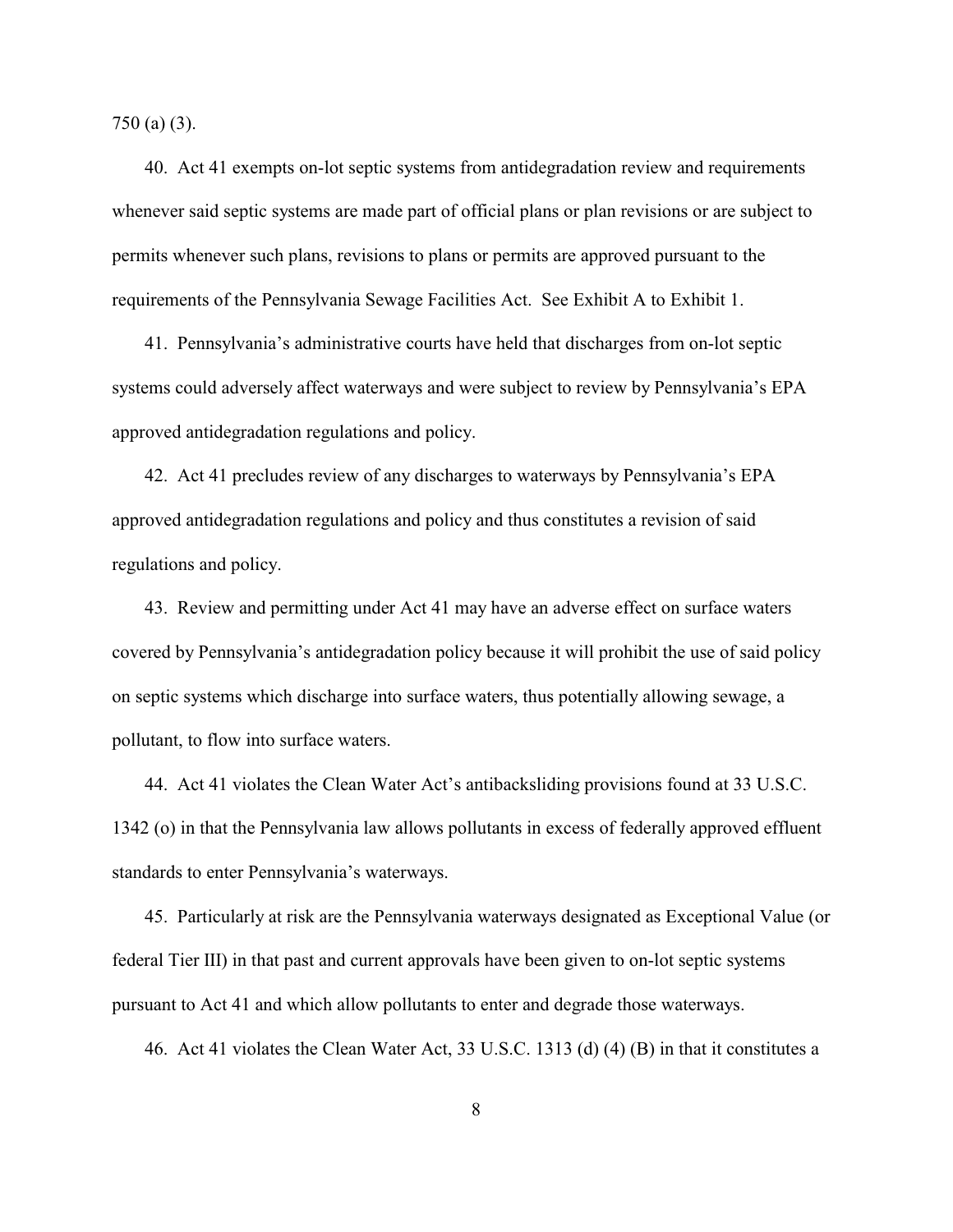revision of Pennsylvania's water quality standards that is in violation of Pennsylvania's EPA approved antidegradation regulations and policy.

 47. Pennsylvania's revision to its antidegradation water quality standards do not protect the designated water uses; have not adopted criteria that protect those water uses; are not based upon appropriate technical and scientific data and analyses; and, do not meet the minimum water quality standards consistent with 40 CFR 131.6.

 48. States must submit any new or revised water quality standard to EPA for review. 33 U.S.C. § 1313(c)(2); 40 CFR § 131.20(c).

 49. Pennsylvania failed to submit this revision to its antidegradation water quality standards to the EPA Regional Administrator for review and approval within 30 days of the final state action, in violation of 33 USC 1313 (c)(2)(A) and 40 CFR 131.

 50. Pennsylvania cannot evade review of revisions to its water quality standard by failing to submit them as required by law.

 51. EPA was notified of Act 41 and of Pennsylvania's failure to submit its revisions to water quality standards no later than August 27, 2013 via Plaintiffs' 60 Day Notice. Exhibit 1.

 52. EPA has a mandatory duty to review any new or revised water quality standard, whether a State submits it or not. 33 U.S.C. § 1313(c)(3); 40 CFR § 131.21(a).

 53. Pursuant to the CWA, 33 U.S.C. §1313 (c)(3) and 40 C.F.R. 131.21 (a), EPA is required to either approve the revisions within 60 days (which have expired) or disapprove the revisions within 90 days (which have expired) and so notify the state of the changes needed to be in compliance.

54. EPA failed to approve the revisions within 60 days.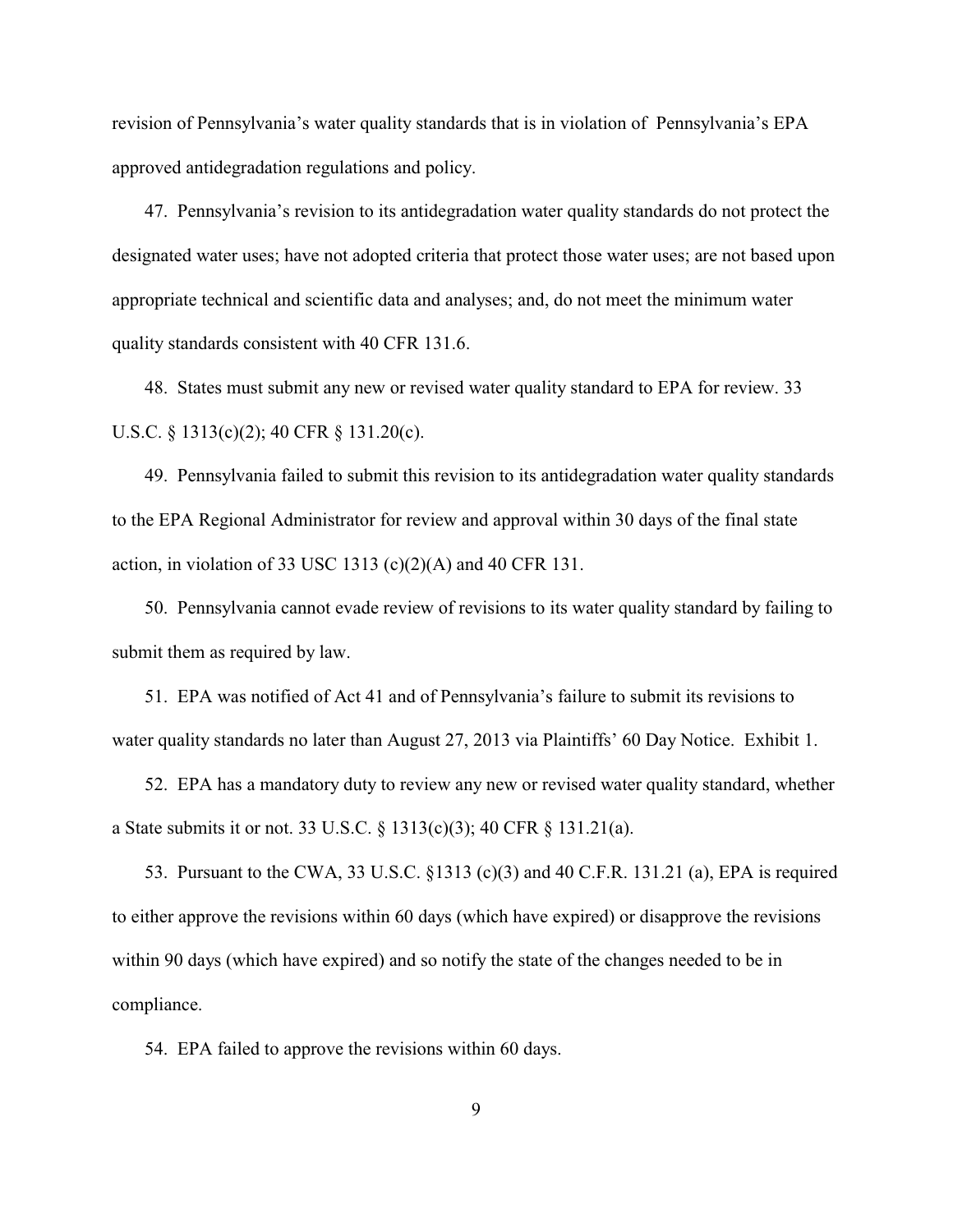55. EPA failed to disapprove the revisions within 90 days.

 56. Failure to disapprove the revisions constitutes disapproval of said revisions because EPA failed to meet its statutory and regulatory requirements.

 57. By failing to perform its nondiscretionary duty to review and approve or disapprove of the revisions to Pennsylvania's water quality standards, the EPA has violated its mandatory duties under 33 U.S.C. § 1313(c)(3) and EPA's regulations.

**WHEREFORE**, Plaintiffs request this court to find that the EPA has failed to perform an act or duty that is not discretionary under the CWA, 33 U.S.C. §1313 (c)(3) and 1313 (c)(4)(A); Plaintiffs further request that this court find that Pennsylvania's revisions are disapproved; Plaintiffs further request this court to order the EPA to deny Act 41 as a revision to Pennsylvania's water quality standards; Plaintiffs further request this court to award costs of litigation to Plaintiffs (including reasonable attorney and expert witness fees); and Plaintiffs further request this court to give any other relief it may deem proper.

### **COUNT 2**

## **UNDER THE CLEAN WATER ACT—FAILURE TO PROMPTLY PREPARE AND PUBLISH PROPOSED REGULATIONS UNDER CWA, 33 U.S.C. §1313 (c)(4)(A)**

58. Paragraphs 1 through 57 are incorporated by reference as though set forth fully at length.

 59. "The Administrator shall promptly prepare and publish proposed regulations setting forth a revised or new water quality standard for the navigable waters involved---(A) if a revised or new water quality standard submitted by such State under paragraph (3) of this subsection for such waters is determined by the Administrator not to be consistent with the applicable requirements of this Act,...." CWA, 33 U.S.C.  $\S$ 1313 (c)(4)(A).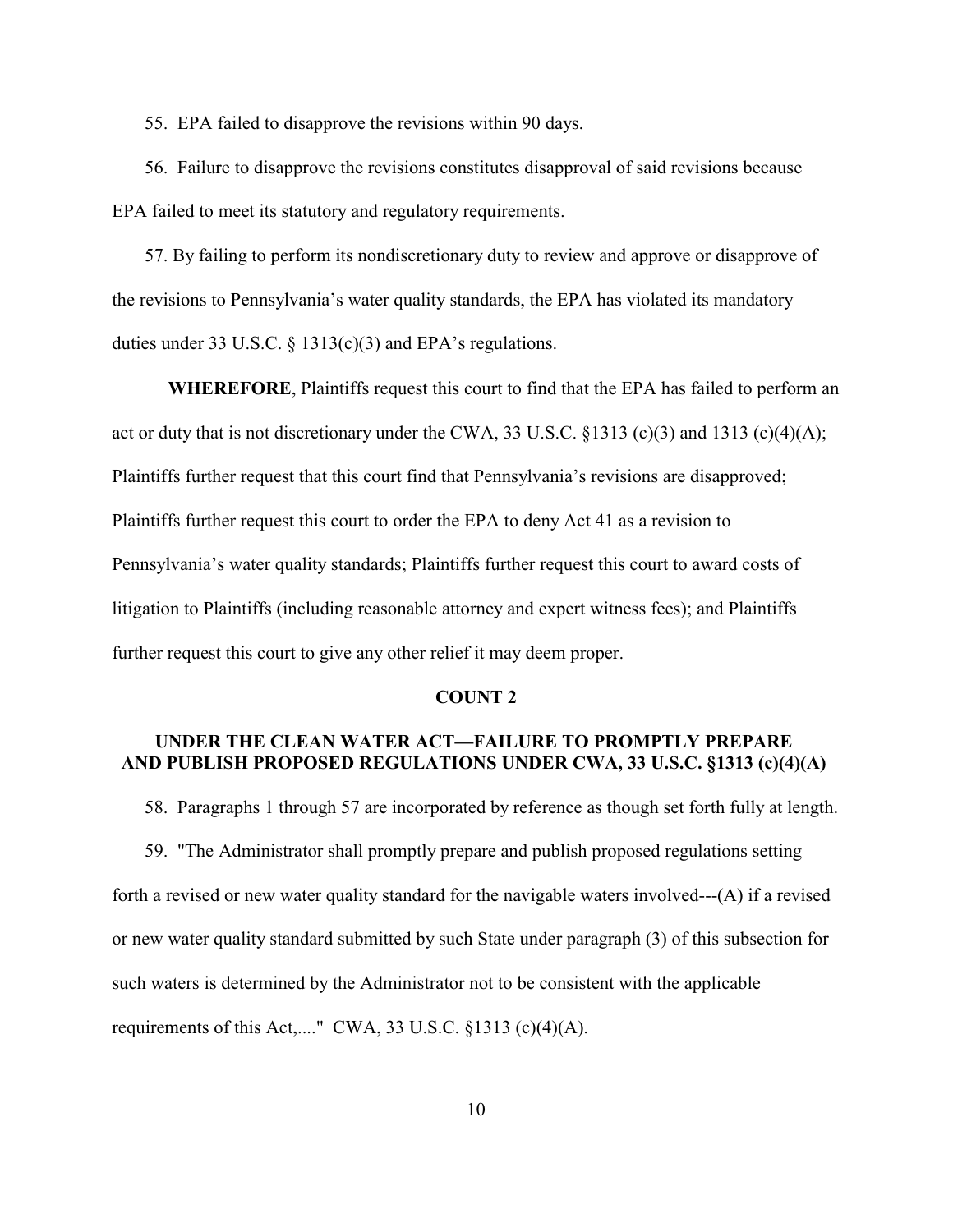60. Pennsylvania's revisions to its water quality standards are not consistent with the applicable requirements of the CWA.

 61. The EPA Administrator has failed to promptly prepare and publish regulations denying Pennsylvania's disputed revised water quality standards.

 62. The EPA Administrator has a mandatory duty to promptly prepare and publish regulations denying Pennsylvania's disputed revised water quality standards.

**WHEREFORE**, Plaintiffs request this court to find that the EPA has failed to perform an act or duty that is not discretionary under the CWA, 33 U.S.C. §1313 (c)(4)(A); Plaintiffs further request this court to order the EPA to promptly prepare and publish regulations denying Pennsylvania's disputed revised water quality standards; Plaintiffs further request this court to require the EPA to promulgate said regulations not later than ninety days after publication, pursuant to the requirements of the CWA, 33 U.S.C. §1313 (c)(4); Plaintiffs further request this court to award costs of litigation to Plaintiff (including reasonable attorney and expert witness fees); and we further request this court to give any other relief it may deem proper.

#### **COUNT 3**

# **UNDER THE ADMINISTRATIVE PROCEDURE ACT—FAILURE TO DISAPPROVE AND FAILURE TO PROMPTLY PREPARE AND PUBLISH PROPOSED REGULATIONS IS ACTION UNLAWFULLY OR UNREASONABLY WITHHELD**

 63. Paragraphs 1 through 62 are incorporated by reference as though set forth fully at length. 64. The federal Administrative Procedure Act allows a court to conduct judicial review of the actions of an agency and to compel agency action unlawfully or unreasonably withheld. (Administrative Procedure Act (hereinafter "APA"), 5 U.S.C. §706 (1))

65. The EPA's failure to disapprove Pennsylvania's revisions is agency action unlawfully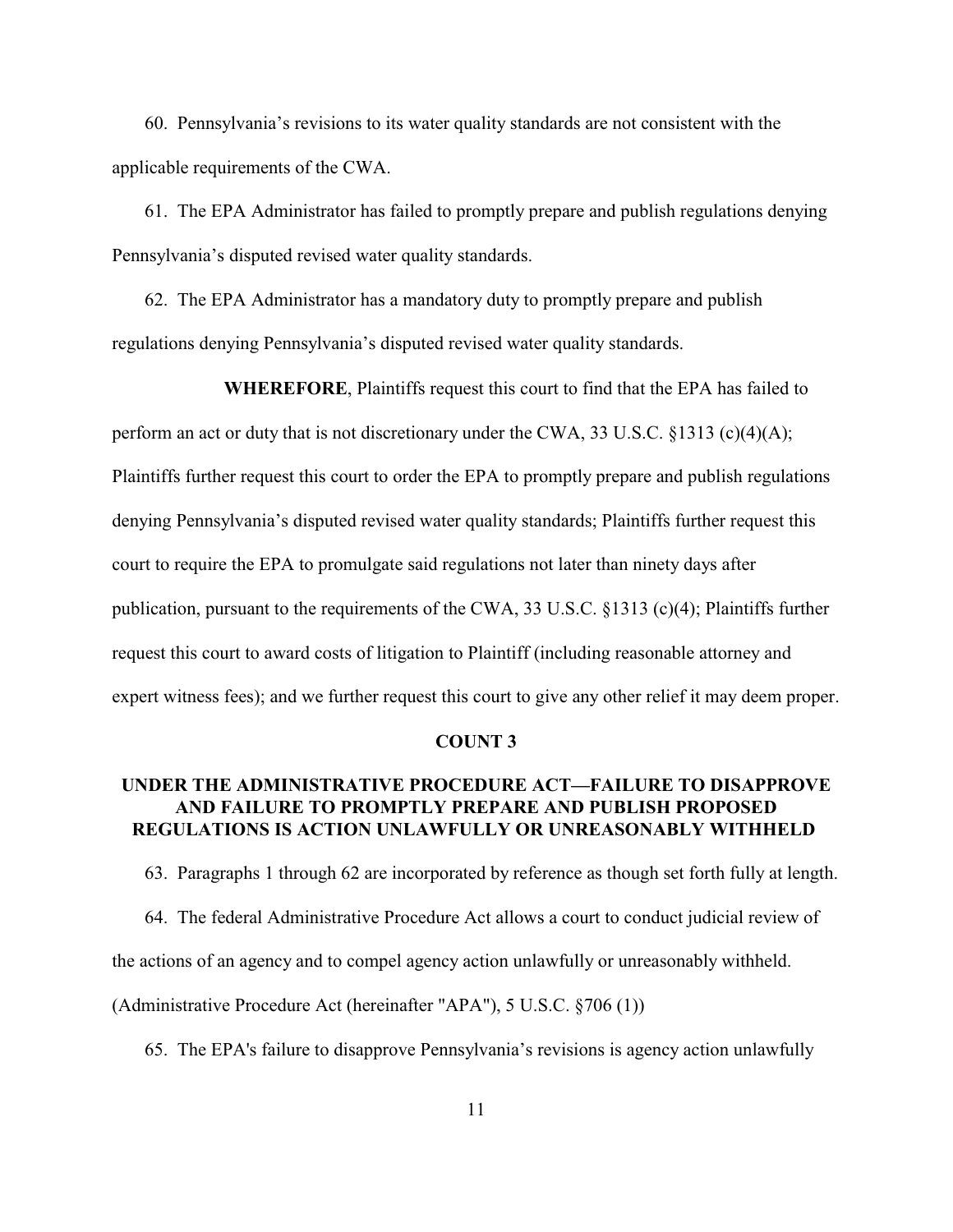withheld or unreasonably delayed. (5 U.S.C. §706 (1).

 66. The EPA's failure to promptly prepare and publish proposed regulations for Pennsylvania is agency action unlawfully withheld or unreasonably delayed. (5 U.S.C. §706 (1).

 67. The titles of the persons responsible for the above EPA action are the Administrator of the EPA , Gina McCarthy; and the Regional III Administrator, Shawn Gavin.

**WHEREFORE**, Plaintiffs request this court to find that the EPA has failed to perform an act or duty that is not discretionary under the CWA, 33 U.S.C. §1313 (c)(3) and 1313  $(c)(4)(A)$ ; Plaintiffs further request that this court find that Pennsylvania's revisions are disapproved; Plaintiffs further request this court to order the EPA to deny Act 41 as a revision to Pennsylvania's water quality standards; Plaintiffs further request this court to order the EPA to promptly prepare and publish regulations denying Pennsylvania's disputed revised water quality standards; Plaintiffs further request this court to require the EPA to promulgate regulations denying Pennsylvania's disputed revised water quality standards not later than ninety days after publication, pursuant to the requirements of the CWA, 33 U.S.C. §1313 (c)(4); Plaintiffs further request this court to award costs of litigation to Plaintiffs (including reasonable attorney and expert witness fees); and Plaintiffs further request this court to give any other relief it may deem proper.

### **COUNT 4**

# **UNDER THE ADMINISTRATIVE PROCEDURE ACT—FAILURE TO DISAPPROVE PENNSYLVANIA'S REVISIONS AND FAILURE TO PROMPTLY PREPARE AND PUBLISH PROPOSED REGULATIONS IS ARBITRARY, CAPRICIOUS, AN ABUSE OF DISCRETION, AND OTHERWISE NOT IN ACCORDANCE WITH LAW**

68. Paragraphs 1 through 67 are incorporated by reference as though set forth fully at length.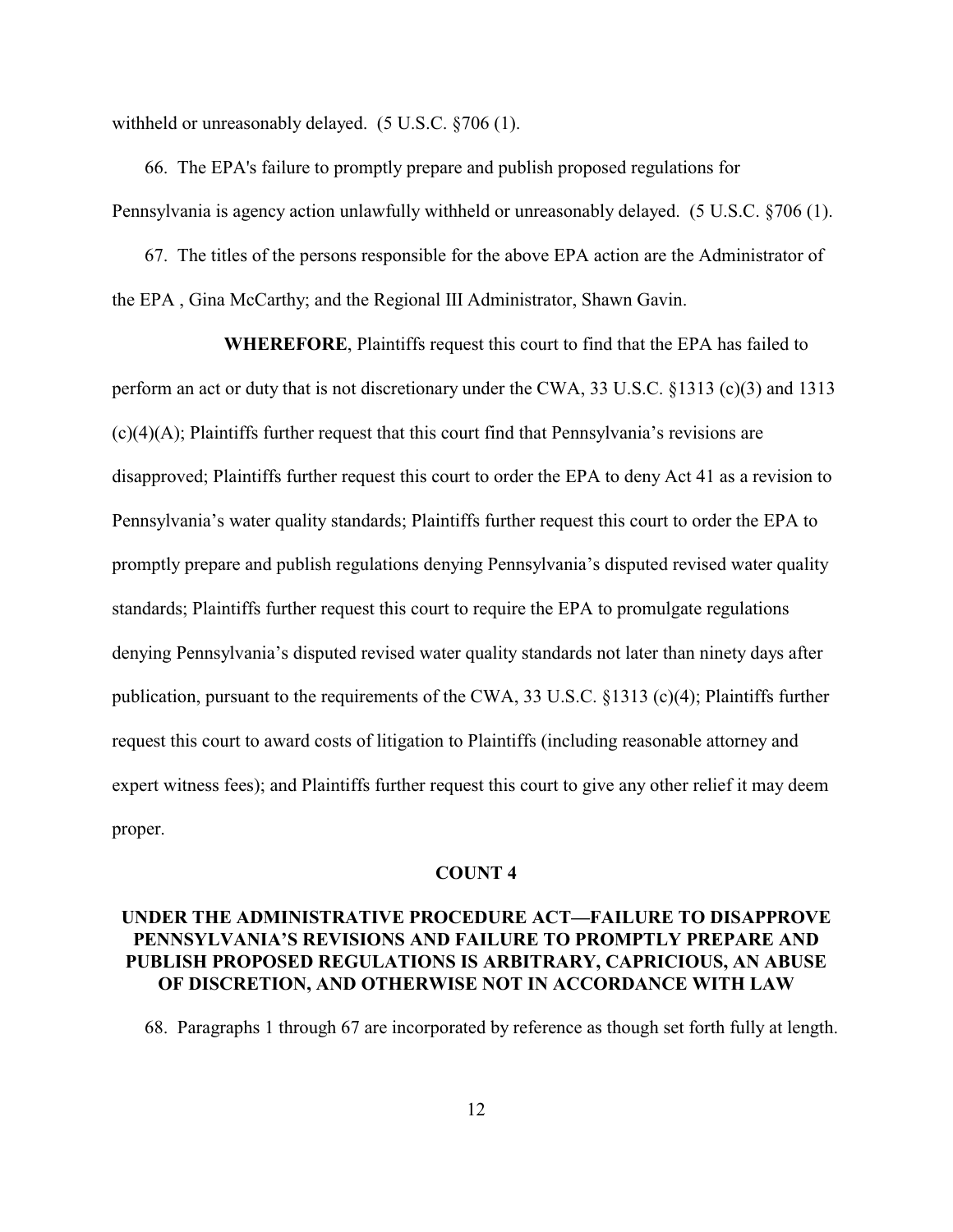69. The APA allows a court to conduct judicial review of the actions of an agency and to hold unlawful and set aside agency action, findings, and conclusions found to be arbitrary, capricious, an abuse of discretion, or otherwise not in accordance with law. (APA, 5 U.S.C.  $§706(2)(A))$ 

 70. The EPA's failure to disapprove Pennsylvania's revisions is arbitrary, capricious, an abuse of discretion, or otherwise not in accordance with law.

 71. The EPA's failure to promptly prepare and publish proposed regulations for Pennsylvania is arbitrary, capricious, an abuse of discretion, or otherwise not in accordance with law.

**WHEREFORE**, Plaintiffs request this court to find that the EPA has failed to perform an act or duty that is not discretionary under the CWA, 33 U.S.C. §1313 (c)(3) and 1313 (c)(4)(A); Plaintiffs further request that this court find that Pennsylvania's revisions are disapproved; Plaintiffs further request this court to order the EPA to deny Act 41 as a revision to Pennsylvania's water quality standards; Plaintiffs further request this court to order the EPA to promptly prepare and publish regulations denying Pennsylvania's disputed revised water quality standards; Plaintiffs further request this court to require the EPA to promulgate regulations denying Pennsylvania's disputed revised water quality standards not later than ninety days after publication, pursuant to the requirements of the CWA, 33 U.S.C. §1313 (c)(4); Plaintiffs further request this court to award costs of litigation to Plaintiffs (including reasonable attorney and expert witness fees); and Plaintiffs further request this court to give any other relief it may deem proper.

13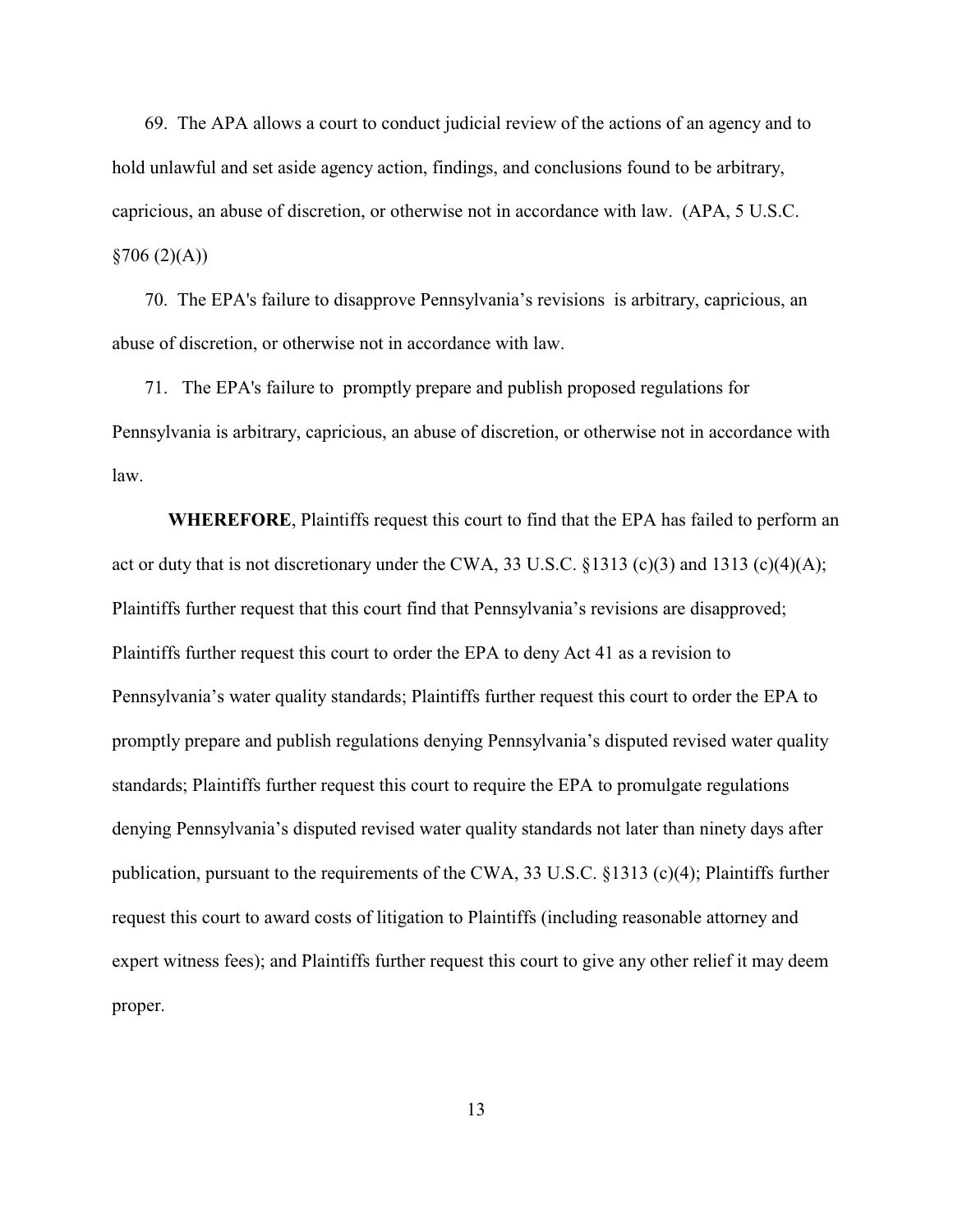### **COUNT 5**

# **UNDER THE ADMINISTRATIVE PROCEDURE ACT—FAILURE TO DISAPPROVE PENNSYLVANIA'S REVISIONS AND FAILURE TO PROMPTLY PREPARE AND PUBLISH PROPOSED REGULATIONS IS CONTRARY TO CONSTITUTIONAL RIGHT, POWER, AND PRIVILEGE**

72. Paragraphs 1 through 71 are incorporated by reference as though set forth fully at length.

 73. The APA allows a court to conduct judicial review of the actions of an agency and to hold unlawful and set aside agency action, findings, and conclusions found to be contrary to constitutional right, power, privilege, or immunity. (APA, 5 U.S.C. §706 (2)(B).

 74. Failure of the EPA to exercise its mandatory or discretionary duties is a dereliction of duty and is a systemic failure of its enforcement responsibility.

 75. Failure of the EPA, an Executive Office agency, to enforce the law is contrary to the constitutional right, power, or privilege of the President of the United States which requires that "he shall take Care that the Laws be faithfully executed,...." U.S. CONST. art II, §3.

 76. Failure of the EPA to disapprove Pennsylvania's revisions and failure to promptly prepare and publish new regulations violates the above provisions of the APA.

**WHEREFORE**, Plaintiffs request this court to find that the EPA has failed to perform an act or duty that is not discretionary under the CWA, 33 U.S.C. §1313 (c)(3) and 1313 (c)(4)(A); Plaintiffs further request that this court find that Pennsylvania's revisions are disapproved; Plaintiffs further request this court to order the EPA to deny Act 41 as a revision to Pennsylvania's water quality standards; Plaintiffs further request this court to order the EPA to promptly prepare and publish regulations denying Pennsylvania's disputed revised water quality standards; Plaintiffs further request this court to require the EPA to promulgate regulations